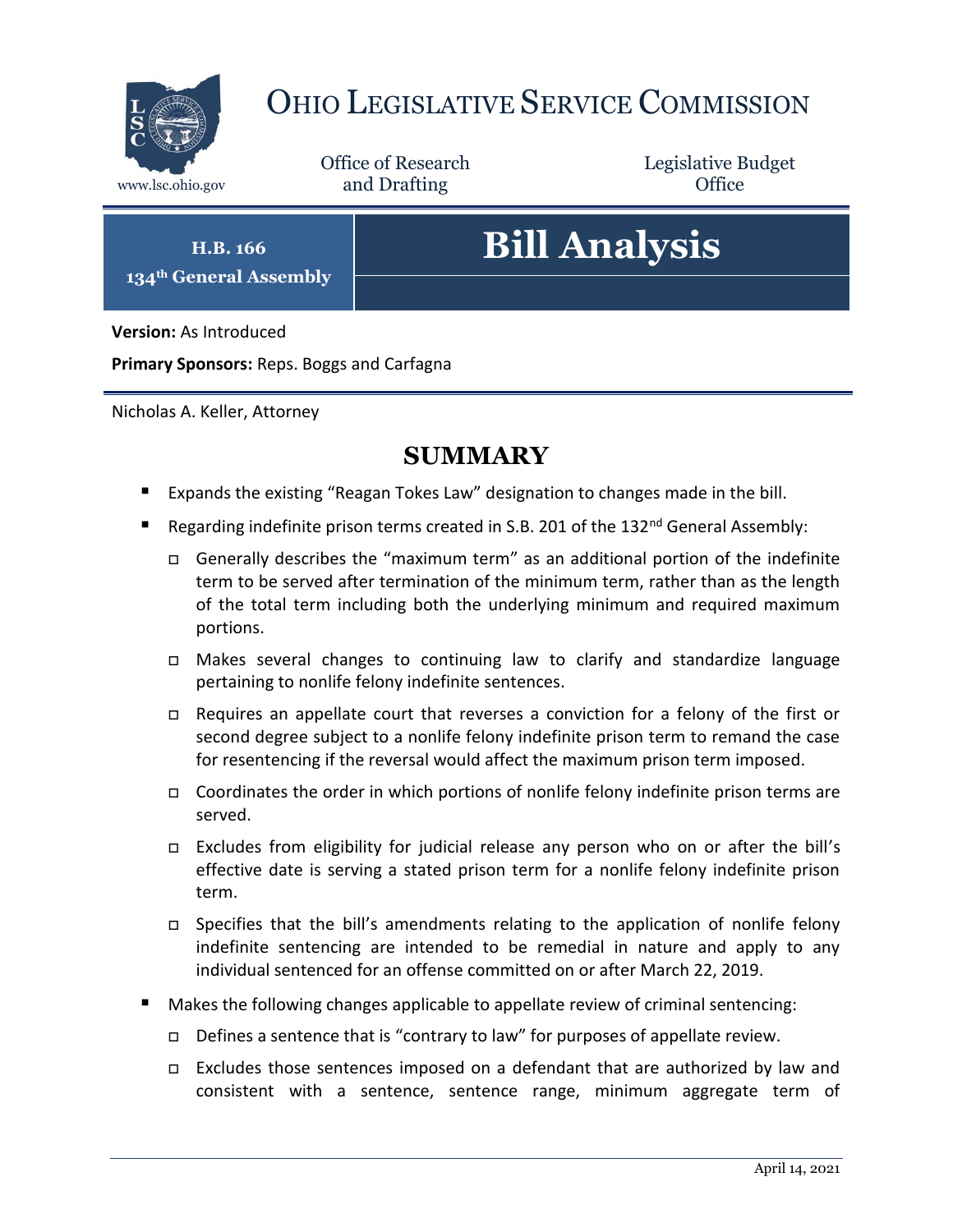imprisonment, or maximum aggregate term of imprisonment that has been recommended as part of a negotiated plea agreement.

- $\Box$  Eliminates the authority of the appellate court to increase, reduce, or otherwise modify a felony sentence appealed under existing law, allowing the appellate court only to vacate a sentence so appealed and to remand the matter to the sentencing court for resentencing.
- Regarding global positioning system (GPS) monitoring used for offenders released from prison under such monitoring:
	- $\Box$  Replaces the purposes of a GPS-related study that the Department of Rehabilitation and Correction (DRC) is required to conduct so that the study's purpose will be to analyze the use of GPS monitoring as a supervision tool and changes the date by which the study must be completed to December 31, 2022;
	- □ Requires that the monitoring specify restrictions, including inclusionary zones and necessary exclusionary zones and authorizes the restrictions to include an inclusionary zone curfew and other reasonable restrictions;
	- $\Box$  Requires that contracts that DRC enters into with third-party contract administrators for monitoring mandate that the GPS used include a crime scene correlation program with continuous monitoring under which law enforcement personnel may obtain access to information regarding such an offender's location;
	- Requires DRC to establish system requirements for GPS monitoring of such offenders by DRC, third-party contract administrators, or secondary entities under contract with such an administrator to perform the actual monitoring;
	- □ Requires that specified information about such offenders be entered into the Law Enforcement Automated Data System (LEADS) for access by law enforcement personnel; and
	- □ Requires that DRC, third-party administrators, and secondary entities performing actual monitoring under a contract provide law enforcement personnel upon request with information regarding a supervised offender's current and, if available, prior locations and recent criminal activity possibly related to the offender's location.
- **Requires DRC to establish a reentry program for all offenders released from prison who** it intends to have reside in, but who are not accepted by, a halfway house or similar facility.
- Requires the Adult Parole Authority to establish maximum workload and caseload standards for its parole and field officers and have enough trained officers to comply with the standards.
- **Requires the State Criminal Sentencing Commission to appoint an Offender Supervision** Study Committee to study and review all issues related to the supervision of offenders.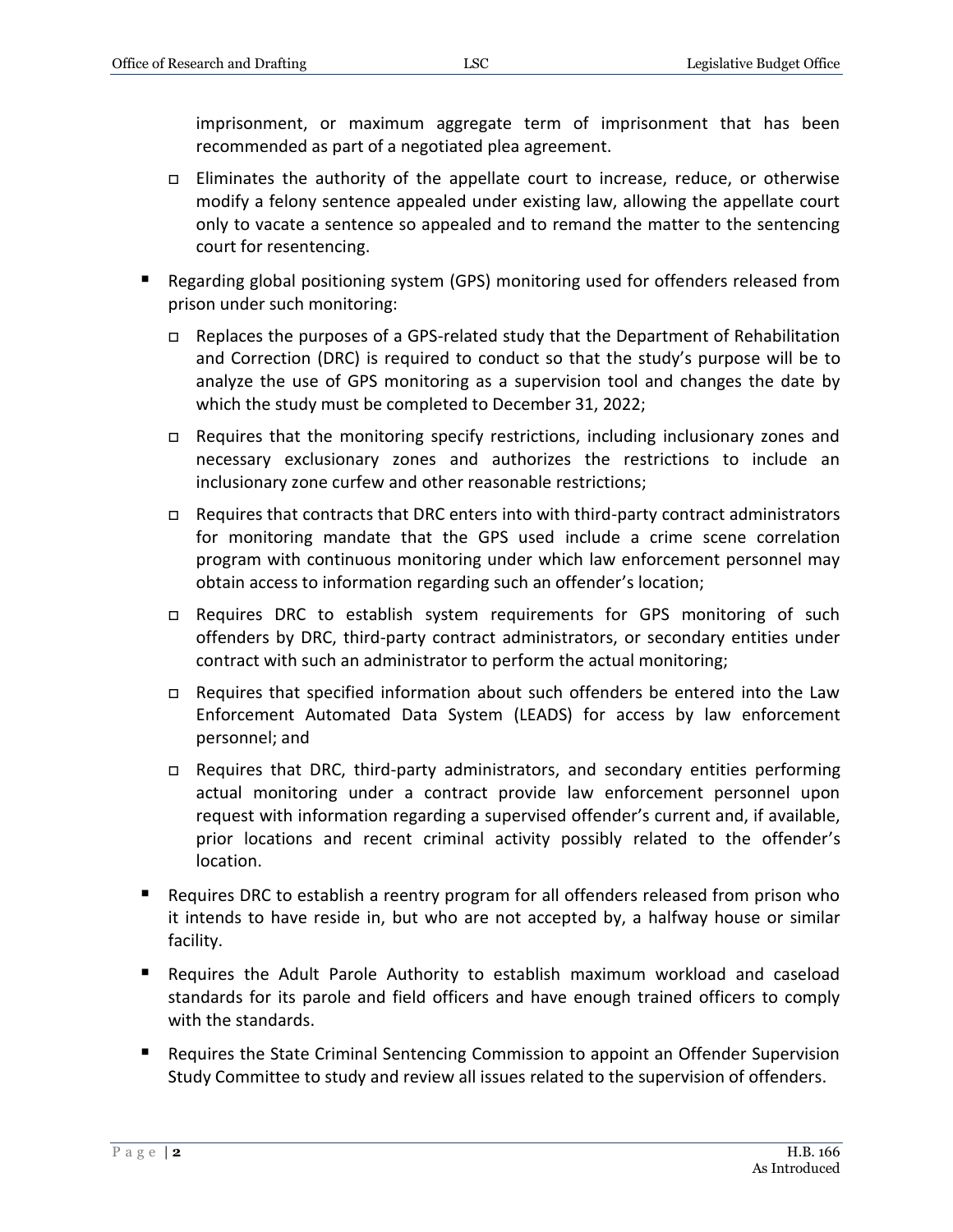## **TABLE OF CONTENTS**

| DRC determination on maximum portion of nonlife felony indefinite prison term          |
|----------------------------------------------------------------------------------------|
|                                                                                        |
|                                                                                        |
|                                                                                        |
|                                                                                        |
|                                                                                        |
| Conduct and purpose of study, and submission to legislative leadership and Governor  9 |
|                                                                                        |
|                                                                                        |
| Specifications for contract with GPS third-party contract administrator 10             |
|                                                                                        |
| Inclusion in LEADS of information regarding GPS-monitored offenders 11                 |
| Real-time access or active GPS access to information about GPS-monitored offender's    |
|                                                                                        |
| Reentry programs of the Department of Rehabilitation and Correction  13                |
| Adult Parole Authority parole and field officer caseloads and workloads 14             |
| State Criminal Sentencing Commission's Offender Supervision Study Committee  14        |
|                                                                                        |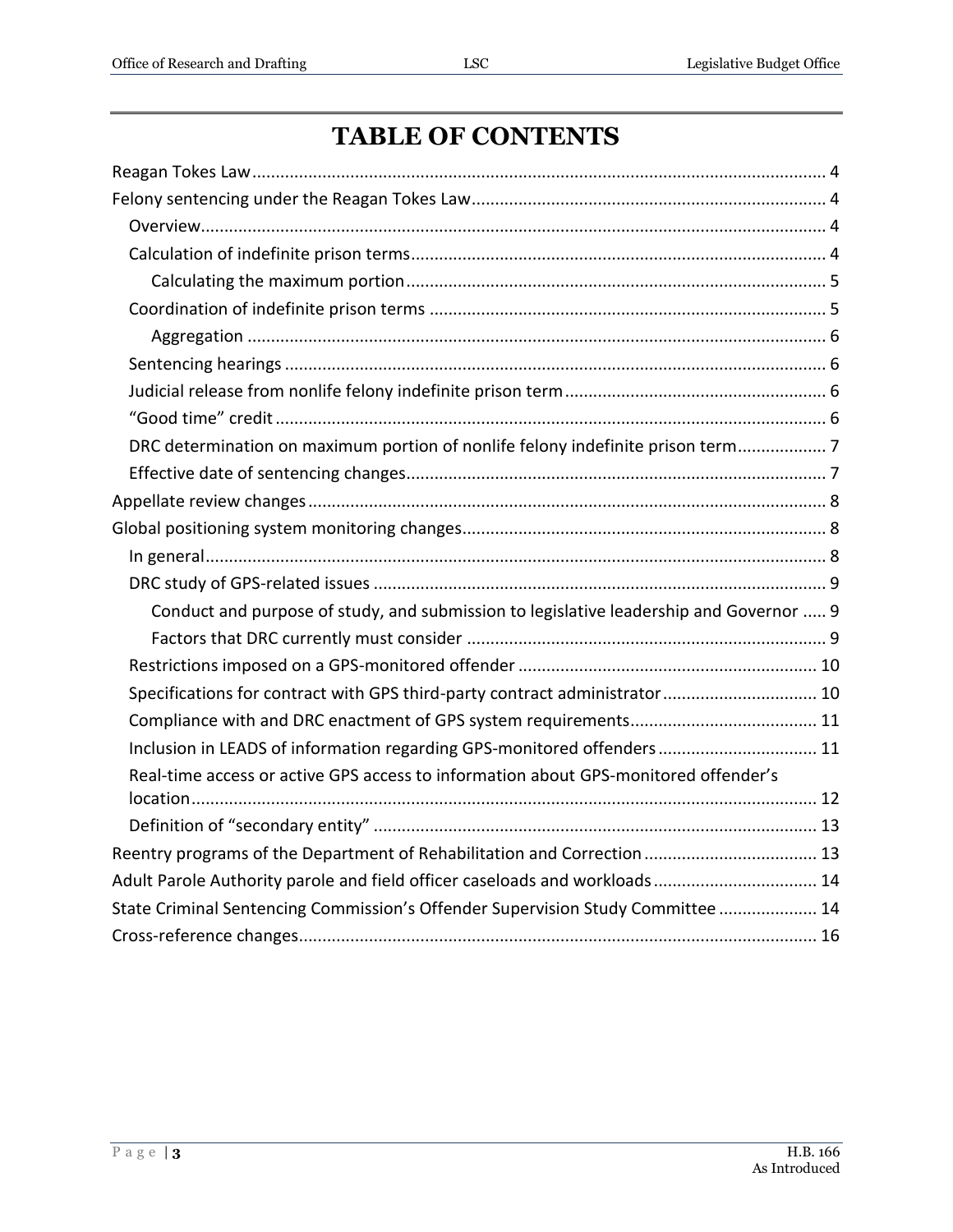## **DETAILED ANALYSIS**

## <span id="page-3-0"></span>**Reagan Tokes Law**

S.B. 201 of the 132<sup>nd</sup> General Assembly named all of its provisions relating to Felony Sentencing Law, the DRC study of GPS monitoring, and prioritized use of the Community Programs Fund the "Reagan Tokes Law." The bill includes all amendments to those laws under that designation.<sup>1</sup>

## <span id="page-3-1"></span>**Felony sentencing under the Reagan Tokes Law**

### <span id="page-3-2"></span>**Overview**

The bill modifies and clarifies procedures for and calculations of indefinite prison terms for offenders who are sentenced to a prison term for a first or second degree felony committed on or after the effective date of S.B. 201 of the 132<sup>nd</sup> General Assembly (March 22, 2019). Primarily, the bill describes the "maximum prison term" as the portion of an indefinite prison term to be served after termination of the minimum term, rather than as the potential length of the total term including both the underlying minimum and required maximum portions. Under the bill, an indefinite sentence of "10 to 15 years," would encompass both a minimum prison term of 10 years, as well as the subsequent "maximum prison term" portion of five years. Under current law the "maximum prison term" description would encompass the longest available term of imprisonment, or 15 years. The changes allow for the bill to coordinate the order in which portions of nonlife felony indefinite prison terms are served.

The bill also excludes any person who is serving a stated prison term for a nonlife felony indefinite prison term from eligibility for judicial release.

## <span id="page-3-3"></span>**Calculation of indefinite prison terms**

For purposes of indefinite prison terms for offenders who are sentenced to a prison term for a first or second degree felony committed on or after March 22, 2019 (hereafter "nonlife felony indefinite prison terms"), the bill describes the "maximum prison term" as the potential additional prison term imposed as part of a nonlife felony indefinite prison term that must be served by the offender at the conclusion of the offender's minimum prison term, rather than as the length of the total term including both the underlying minimum and required maximum portions under current law.<sup>2</sup> This fundamental recharacterization results in significant conforming changes, $3$  allows for standardization of the terms "minimum prison

 $1$  R.C. 2901.011.

 $2$  R.C. 2929.14(A)(1)(a).

 $3$  R.C. 2152.14(F) and (G), 2929.01(FF)(2) and (GGG), 2945.37(A)(6)(b) and (A)(9), 2945.401(J)(1)(b), 2949.08(C)(2) and (E), and 2967.191(B)(2).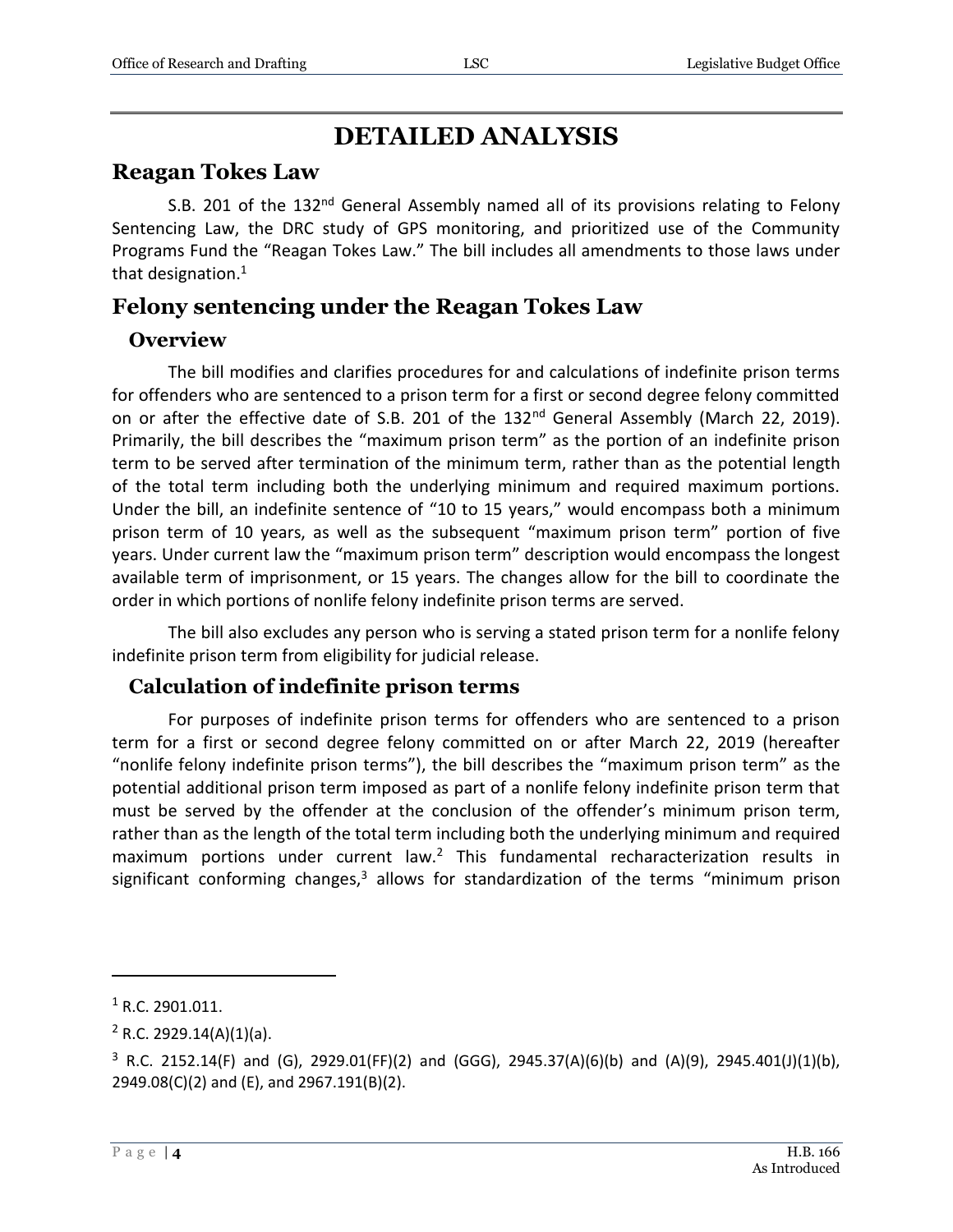term" and "maximum prison term" as they apply to nonlife felony indefinite prison terms,<sup>4</sup> and allows for additional clarification in sentencing for nonlife felony indefinite prison terms.

#### **Calculating the maximum portion**

<span id="page-4-0"></span>The bill requires a single maximum portion as part of a nonlife felony indefinite prison term.<sup>5</sup> That single maximum portion must be calculated under continuing law, with some modifications. While current law requires the court imposing a nonlife felony indefinite prison term on an offender for a qualifying felony (a first or second degree felony offense committed on or after March 22, 2019, that is subject to a nonlife felony indefinite prison term)<sup>6</sup> to determine the maximum prison term that is part of the sentence, and has various procedures for calculating maximum terms depending on whether the terms imposed are to be served consecutively or concurrently, the bill requires a court imposing a nonlife felony indefinite prison term on an offender *for one or more qualifying felonies contained in a single indictment, information, or complaint* to determine the *single* maximum prison term that is part of the sentence *for all of the qualifying felonies of the first or second degree contained in the indictment, information, or complaint.* These changes require a court sentencing an offender for multiple felonies subject to a nonlife felony indefinite prison term to calculate and assign a single maximum prison term as part of that sentence.

If the offender is being sentenced for one felony and that felony is a qualifying felony, the maximum prison term, consistent with the changes to "**Calculation of indefinite prison terms**," above, is equal to 50% of the minimum prison term imposed on the offender. If the offender is being sentenced for more than one felony and if one or more of the felonies is a qualifying felony, the maximum prison term is equal to 50% of the longest minimum prison term for the most serious qualifying felony being sentenced. The "most serious qualifying felony being sentenced" is the qualifying felony carrying the highest degree of felony of all of the qualifying felonies contained in an indictment, information, or complaint for which the sentence is being imposed.<sup>7</sup> The bill clarifies that under continuing law, any mandatory prison term imposed on an offender is to be imposed separately from a nonlife felony indefinite prison term.

#### <span id="page-4-1"></span>**Coordination of indefinite prison terms**

The bill modifies the coordination of nonlife felony indefinite prison terms and definite prison terms previously, subsequently, or contemporaneously imposed on an offender. Current law requires any definite prison term or mandatory prison term imposed on an offender and required to be served consecutively to an indefinite sentence previously or subsequently imposed on the offender to be served *prior* to the indefinite sentence. The bill expands that coordination to mandatory and definite prison terms imposed *contemporaneously with* nonlife

 $4$  R.C. 2929.01(X)(1), (BB)(2), (FF)(2), (HHH), and (III); 2929.14; and 2929.144(C).

 $5$  R.C. 2929.14(A)(1)(a).

 $6$  R.C. 2929.144(A)(2).

 $7$  R.C. 2929.144(A)(1).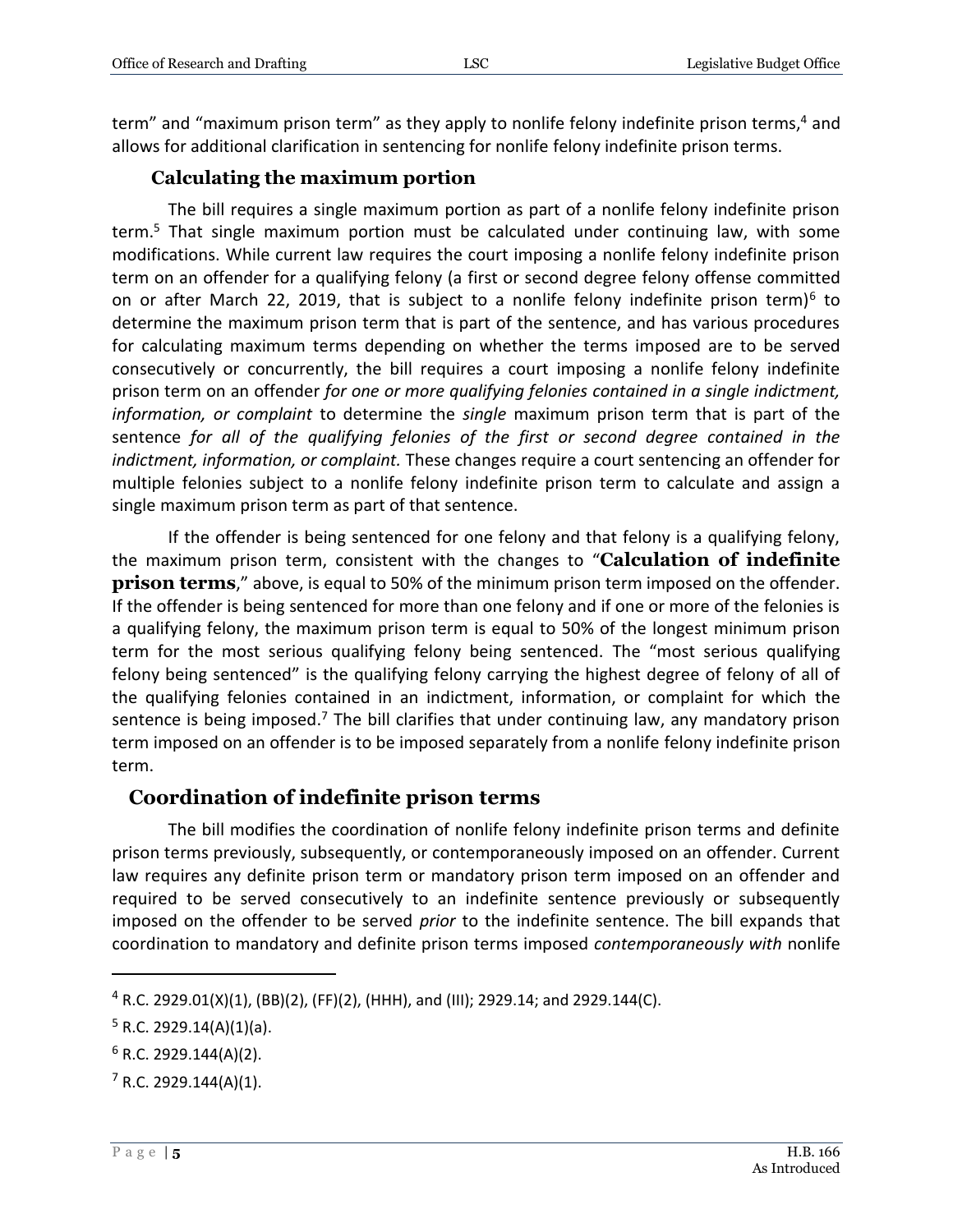felony indefinite prison terms and uses standardized terms to refer to the various prison terms.<sup>8</sup>

#### **Aggregation**

<span id="page-5-0"></span>If a court sentences an offender to a nonlife felony indefinite prison term, to be served consecutively with another nonlife felony indefinite prison term previously, subsequently, or contemporaneously imposed on the offender in another case for an offense committed on or after March 22, 2019, the bill requires the minimum portions of the nonlife felony indefinite prison term to be aggregated and treated as one aggregate minimum prison term and the maximum prison term portions to be aggregated and treated as one aggregate maximum prison term to be served in accordance with "**DRC determination on maximum portion of nonlife felony indefinite prison term**," below.<sup>9</sup>

The bill also coordinates nonlife felony indefinite prison terms sentenced to be served consecutively to an indefinite prison term for an offense committed before July 1, 1996. The nonlife felony indefinite prison term for the offense committed after March 22, 2019, must be served prior to the older indefinite prison term.<sup>10</sup>

#### <span id="page-5-1"></span>**Sentencing hearings**

If the sentencing court determines at the sentencing hearing that a prison term is necessary or required, and if the prison term is a nonlife felony indefinite prison term, the bill requires the sentencing court to notify the offender that the nonlife felony indefinite prison term to which the offender is subject consists of a minimum prison term followed by a maximum prison term.<sup>11</sup>

#### <span id="page-5-2"></span>**Judicial release from nonlife felony indefinite prison term**

The bill excludes from eligibility for judicial release any person who on or after the effective date of the bill is serving a stated prison term for a nonlife felony indefinite prison term.<sup>12</sup>

#### <span id="page-5-3"></span>**"Good time" credit**

Existing law allows for a person confined in a state correctional institution or placed in the substance use disorder treatment program to earn credit toward satisfaction of the person's stated prison term by participating in education programs, vocational training, employment in prison industries, treatment for substance abuse, or other constructive programs developed by DRC. While the bill maintains current law that requires that credit to be awarded toward "the minimum and maximum terms of a prisoner serving" a nonlife felony

 $8$  R.C. 2929.14(C)(10)(a).

 $9 R.C. 2929.14(C)(10)(b).$ 

 $10$  R.C. 2929.14(C)(10)(c).

 $11$  R.C. 2929.19(B)(2)(c)(i).

<sup>&</sup>lt;sup>12</sup> R.C. 2929.20(A)(1)(b) and (A)(6).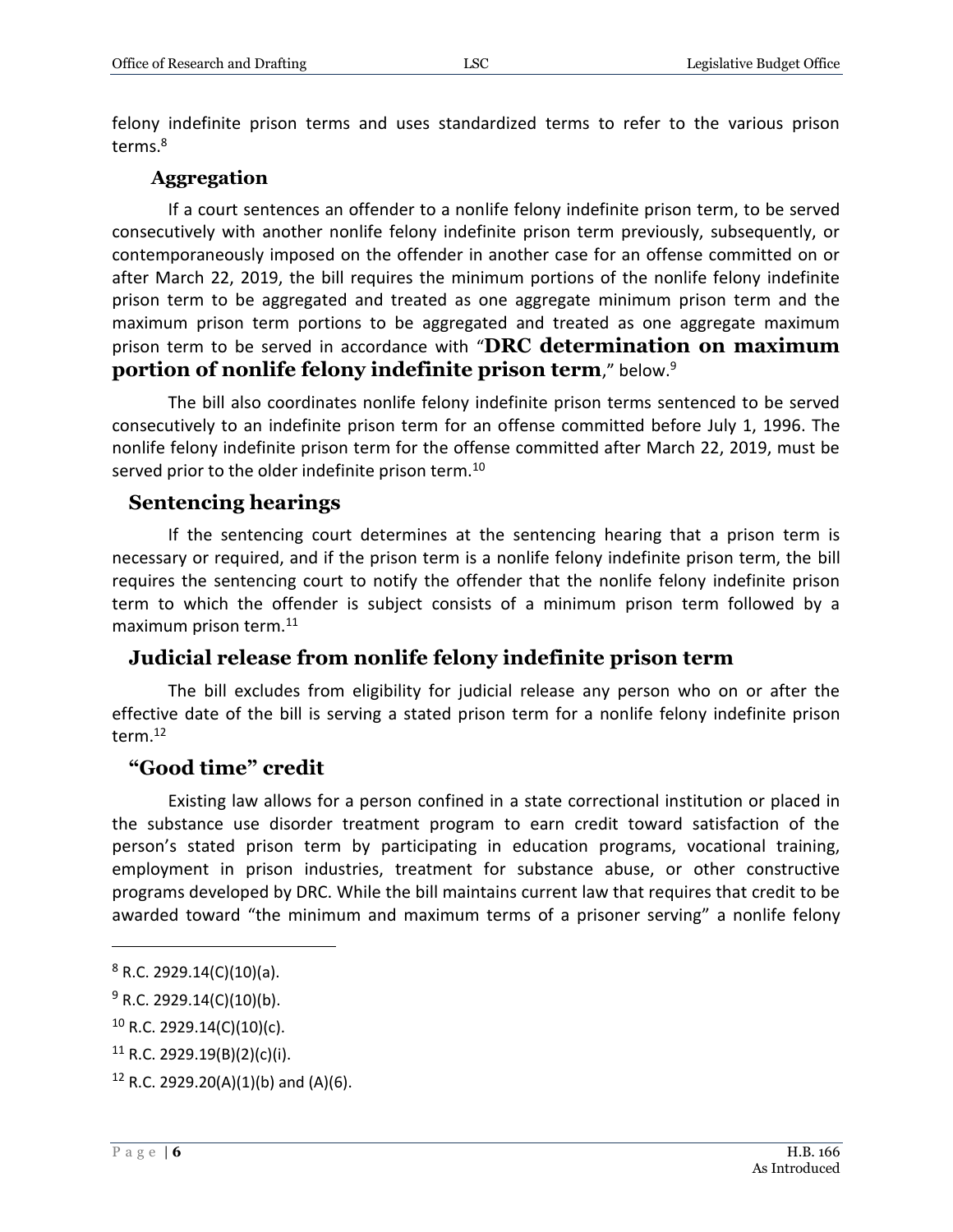indefinite prison term, the changes made in the bill to the characterization of "maximum prison term" (See "**Calculation of indefinite prison terms**," above) effectively increase the weight of this credit. Because the "maximum prison term" under existing law refers to the total potential length of imprisonment, it is necessary to credit both the minimum and maximum term one day for each one day the sentence should be reduced. Under the bill, crediting the minimum and maximum term would reduce two distinct portions of the same sentence and would effectively double the reduction for prisoners serving nonlife felony indefinite sentences.<sup>13</sup>

#### <span id="page-6-0"></span>**DRC determination on maximum portion of nonlife felony indefinite prison term**

In applying the continuing law presumption for release upon expiration of an offender's minimum prison term, the bill requires DRC to consider an offender's aggregate minimum prison term and makes changes to the procedures governing the presumption to reflect the bill's separate treatment of the minimum and maximum portions of the nonlife felony indefinite sentence in the context of the presumption for release and presumptive earned early release.<sup>14</sup> To this end, the bill defines "offender's aggregate maximum prison term" for purposes of applying the presumption for release referenced above as the sum of all maximum prison terms imposed on an offender and sentenced to be served consecutively to one another or combined as part of a nonlife felony indefinite sentence.

Ultimately the changes require an offender serving multiple nonlife felony indefinite prison terms to serve the aggregate minimum prison term, before being subject to the continuing law presumption for release. The presumption for release may be rebutted as in existing law, resulting in continued DRC confinement, but those extensions are capped by the offender's aggregate maximum prison term. Additionally, the presumption must be rebutted at least once before commencing each portion of the aggregate maximum prison term that is attributable to an individual maximum prison term that was aggregated in the same order that the corresponding minimum portions of the minimum aggregate prison term are served.<sup>15</sup>

#### <span id="page-6-1"></span>**Effective date of sentencing changes**

The bill specifies that the changes in the bill relating to the application of nonlife felony indefinite sentencing are intended to be remedial in nature and apply to any individual sentenced for an offense committed on or after March 22, 2019.<sup>16</sup>

<sup>13</sup> R.C. 2967.193(F)(2).

 $14$  R.C. 2967.271(B), (C), and (D).

<sup>15</sup> R.C. 2967.271(D)(3).

<sup>16</sup> Section 3.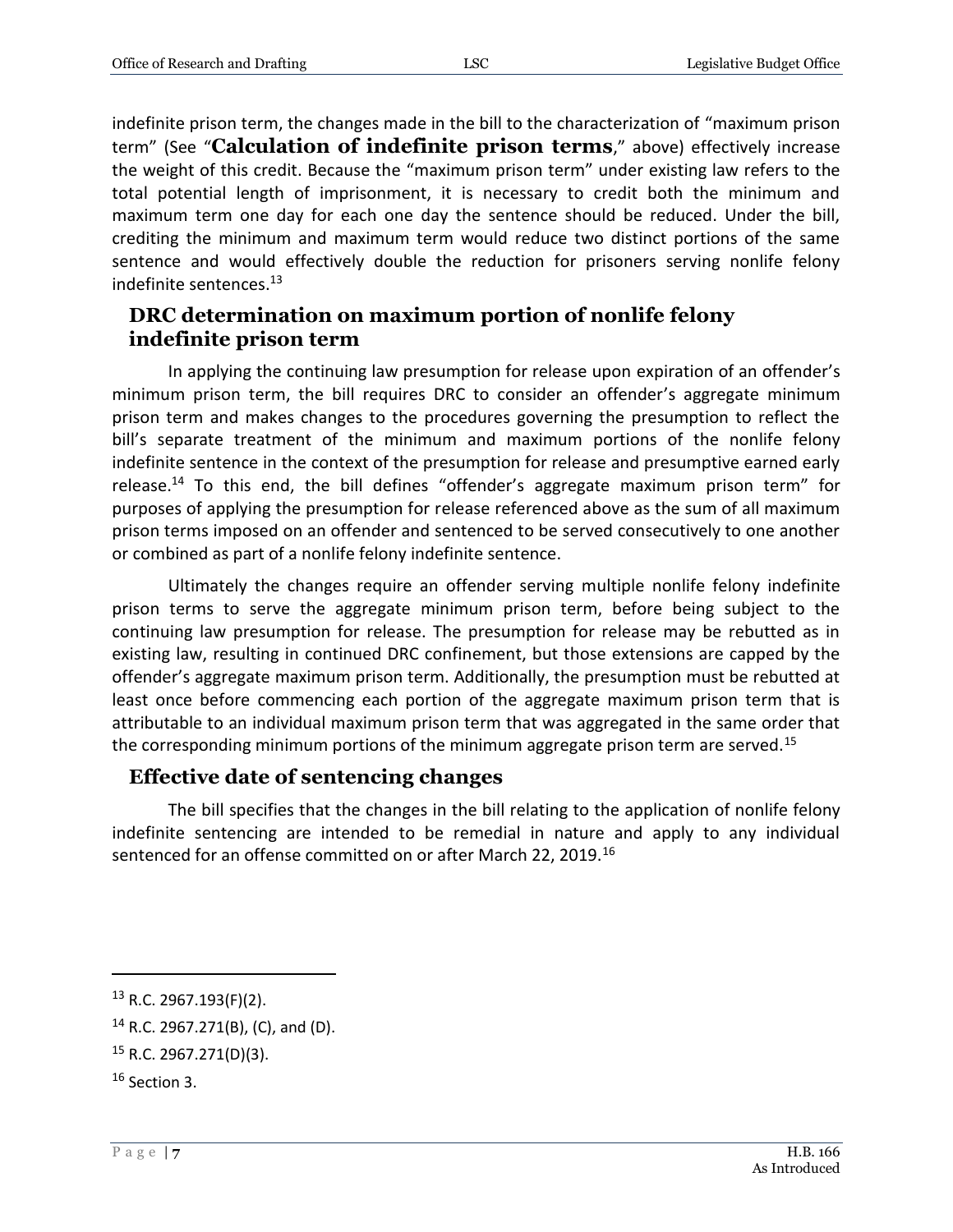## <span id="page-7-0"></span>**Appellate review changes**

The bill also makes several changes to the law governing appellate review of felony sentencing. Broadly, the bill eliminates the authority of an appellate court to increase, reduce, or otherwise modify a felony sentence appealed under existing law, allowing the appellate court only to vacate such a sentence and to remand the matter to the sentencing court for resentencing.<sup>17</sup> Similarly, the bill requires the appellate court to remand for resentencing if a conviction for a qualifying felony is reversed and the reversal would affect the maximum prison term imposed.<sup>18</sup>

The bill also defines "contrary to law" for purposes of felony sentencing appeals as a sentence that "fails to comport with all mandatory, definite, or indefinite sentencing provisions or is not otherwise within the statutory range of prison terms for the applicable degree of felony," as provided in the existing Felony Sentencing Law. Continuing law allows the appellate court to act on a sentence that is contrary to law, though the court would be limited to vacating and remanding under the bill as discussed above.<sup>19</sup>

The bill also modifies existing law provisions that prohibit appellate review of felony sentences subject to certain negotiated pleas to exclude those sentences from review only when all of the following apply: $20$ 

- $\blacksquare$  The sentence is authorized by law;
- The sentence, a sentencing range, a minimum aggregate term of imprisonment, or a maximum aggregate term of imprisonment has been recommended jointly by the defendant and prosecution in the case;
- The sentence imposed on the defendant is consistent with that recommendation.

Existing law more broadly excludes all sentences that are authorized by law and recommended jointly by the defendant and prosecution and imposed by a sentencing judge.<sup>21</sup>

## <span id="page-7-1"></span>**Global positioning system monitoring changes**

#### <span id="page-7-2"></span>**In general**

The bill enacts provisions that address the use of GPS monitoring for GPS-monitored offenders. As used in the provisions, "GPS-monitored offender" means an offender who, on or after the bill's effective date, is released from confinement in a state prison under a conditional pardon, parole, other form of authorized release, or transitional control that includes GPS monitoring as a condition of the person's release, or who, on or after that date, is placed under

- <sup>19</sup> R.C. 2953.08(A)(2).
- <sup>20</sup> R.C. 2953.08(E)(1).

 $17$  R.C. 2953.08(H)(2).

<sup>18</sup> R.C. 2953.08(I).

 $21$  R.C. 2953.08(E)(1).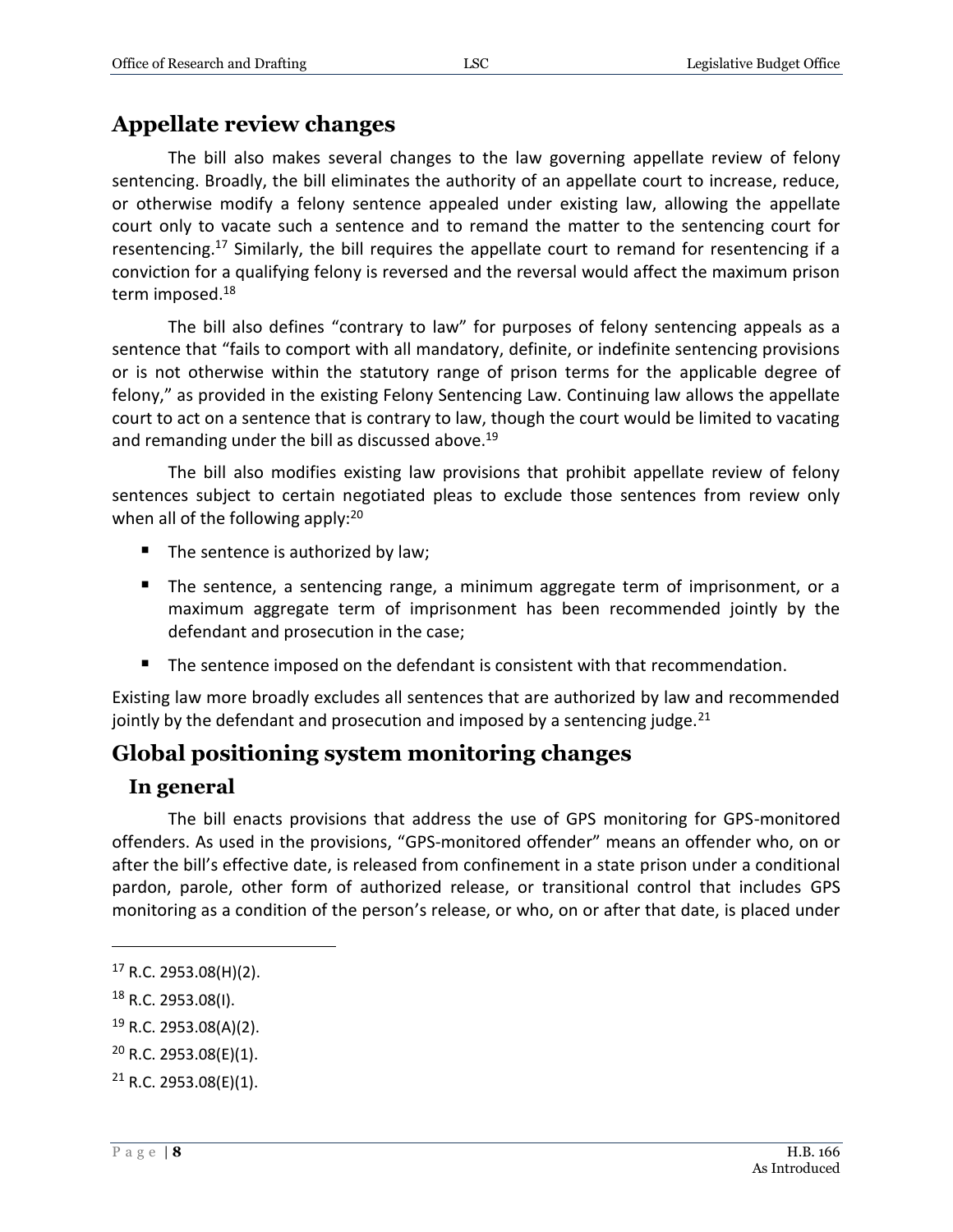post-release control (PRC) that includes GPS monitoring as a condition under the post-release control. 22

## <span id="page-8-1"></span><span id="page-8-0"></span>**DRC study of GPS-related issues**

#### **Conduct and purpose of study, and submission to legislative leadership and Governor**

Existing law, which was enacted in Am. Sub. S.B. 201 of the 132<sup>nd</sup> General Assembly (the Reagan Tokes Law) and took effect on March 22, 2019, requires DRC to study the feasibility of contracting with a third-party contract administrator for GPS monitoring that would include a crime scene correlation program that could interface by link with a statewide database for GPSmonitored offenders. The study must be completed not later than June 30, 2019. The study also must analyze the use of GPS monitoring as a supervision tool. DRC is required to consider specified factors (described below) in conducting the study. Upon completion of the study, DRC must submit copies of the study to the Senate President and Minority Leader, the House of Representatives Speaker and Minority Leader, and the Governor.<sup>23</sup>

The bill amends the requirement that DRC conduct a GPS-related study so that the study is required by December 31, 2022, but it repeals the currently specified purposes of the study and the listing of factors that DRC must consider in conducting the study. Under the bill, DRC must conduct the study to analyze the use of GPS monitoring as a supervision tool. As under existing law, upon completion of the study, DRC must submit copies of the study to the specified legislative leaders and the Governor.<sup>24</sup>

#### **Factors that DRC currently must consider**

<span id="page-8-2"></span>Currently, DRC must consider a list of factors in conducting the study described above. The bill repeals the list of factors, but, as described in succeeding parts of this analysis, addresses some of the issues to which the factors pertain in other substantive provisions. The factors that currently must be considered are:<sup>25</sup>

- 1. The ability of DRC or another state entity to establish and operate a statewide Internet database of GPS-monitored offenders and the specific information that such a database could include.
- 2. The capability for a GPS monitoring system run by a third-party contract administrator to include a crime scene correlation program that interfaces by link with a statewide database of GPS-monitored offenders.

<sup>22</sup> R.C. 5120.038(A); also R.C. 5120.021(B)(3).

 $23$  R.C. 5120.038(B) and redesignated (C).

<sup>24</sup> R.C. 5120.038(B).

<sup>&</sup>lt;sup>25</sup> R.C. 5120.038(B)(1) to (6), repealed by the bill.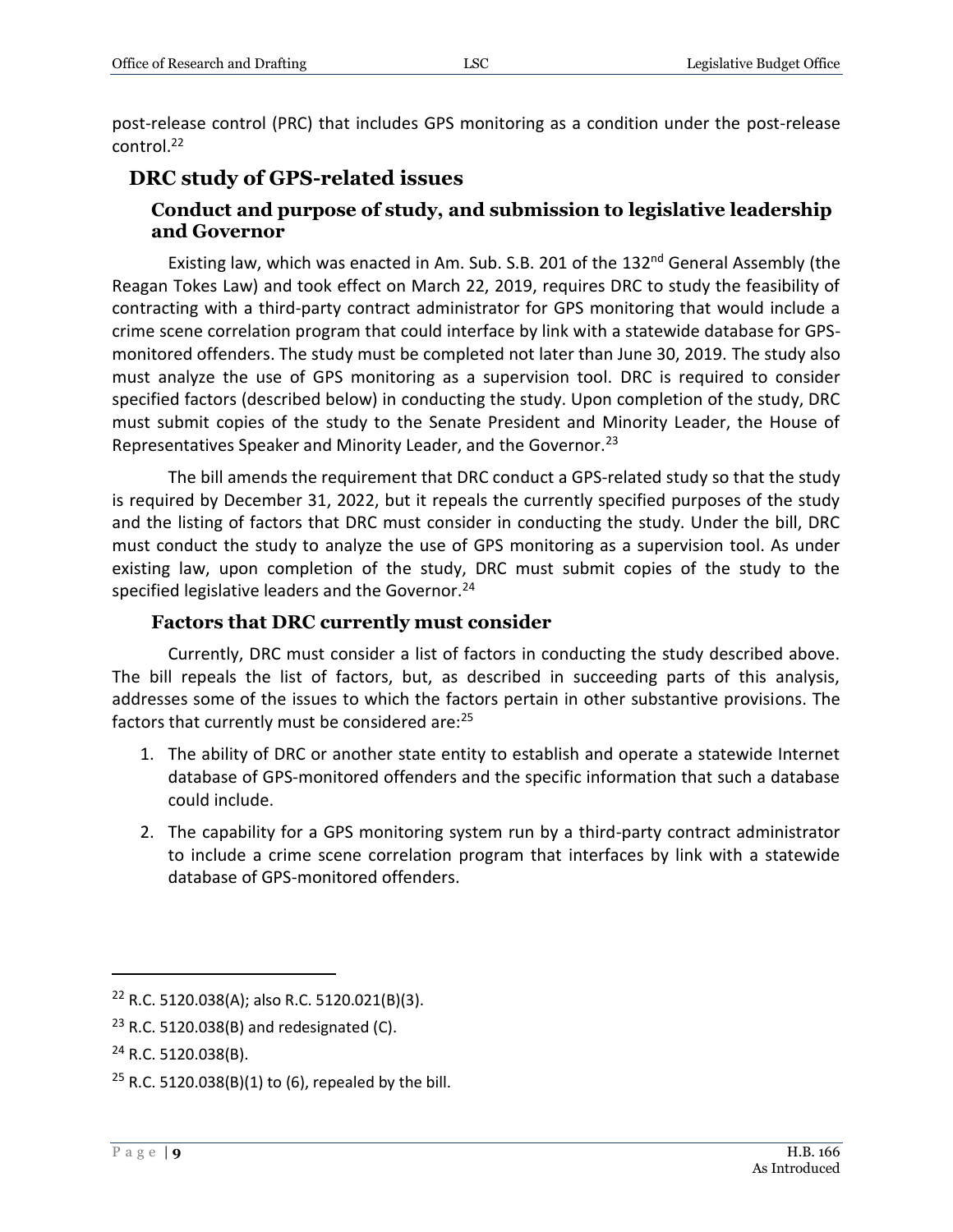- 3. The ability of local law enforcement representatives to remotely search a statewide Internet database of GPS-monitored offenders that is linked with a crime scene correlation program.
- 4. The capability for a GPS monitoring system with crime scene correlation features to allow local law enforcement representatives without a subpoena or warrant to access information contained in the crime scene correlation program about a GPS-monitored offender, including the offender's current location, the offender's location at previous points in time, the location of recent criminal activity in or near the offender's inclusionary or exclusionary zones included as restrictions under the offender's supervision, and any possible connection between the offender's location and that recent criminal activity.
- 5. The ability of law enforcement representatives to obtain, without a warrant or subpoena, information about a GPS-monitored offender from either an employee of DRC or a third-party contract administrator who is monitoring the offender, including information of the types listed above in paragraph (4).
- 6. The types of offenders for whom GPS monitoring would be beneficial, the appropriate length for monitoring, and the costs related to GPS monitoring.

#### <span id="page-9-0"></span>**Restrictions imposed on a GPS-monitored offender**

On and after the bill's effective date, each GPS monitor that is used to monitor a GPSmonitored offender must specify and monitor restrictions for the offender, which restrictions must include for the offender inclusionary zones and, to the extent necessary, exclusionary zones, and may include for the offender a curfew specifying times of required presence in the inclusionary zone and any other reasonable restrictions.<sup>26</sup>

#### <span id="page-9-1"></span>**Specifications for contract with GPS third-party contract administrator**

Each contract that DRC enters into on or after the bill's effective date with a third-party contract administrator for GPS monitoring of GPS-monitored offenders must require all of the following specifications:<sup>27</sup>

First, the GPS used by the administrator, or by any "secondary entity" (see "**Definition of "secondary entity"**," below) under contract with the administrator to perform the actual monitoring of the offender, must include a "crime scene correlation program" to which access can be obtained under provisions of the bill (see below).

Second, the crime scene correlation program included in the administrator's system, or in the system of a secondary entity under contract with the administrator to perform the actual monitoring of the offender, must allow local law enforcement representatives or their

 $26$  R.C. 5120.038(C)(1).

 $27$  R.C. 5120.038(C)(2).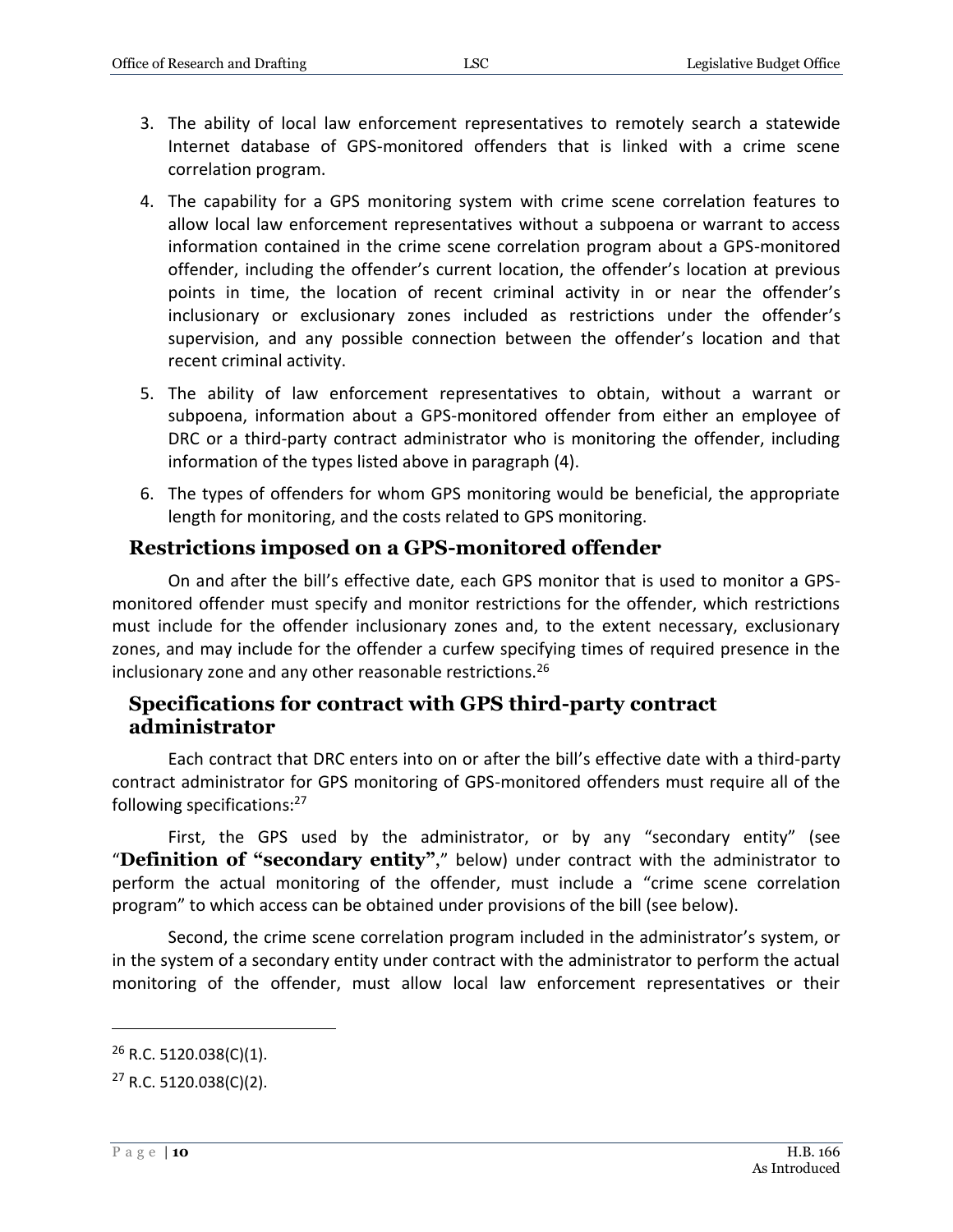designees to obtain, without need for a subpoena or warrant, real-time access or active GPS access to information contained in the program about a GPS-monitored offender's location at that time and, to the extent available, at other previous points in time identified by the representative or designee, about the location of recent criminal activity in or near the offender's inclusionary or exclusionary zones, and about any possible connection between the offender's location and that recent criminal activity.

Third, the administrator, or the secondary entity under contract with the administrator to perform the actual monitoring of the offender, must allow access to the crime scene correlation program included in the administrator's or secondary entity's system to law enforcement representatives as described below.

Fourth, the GPS used by the administrator, or by any secondary entity under contract with the administrator to perform the actual monitoring of the offender, must be monitored continuously and the access described in the preceding and second preceding paragraphs must be afforded 24 hours a day and seven days a week.

## <span id="page-10-0"></span>**Compliance with and DRC enactment of GPS system requirements**

On and after the bill's effective date, any third-party contract administrator used for GPS monitoring of a GPS-monitored offender, and any secondary entity under contract with such a third-party contract administrator to perform the actual monitoring of a GPS-monitored offender, must comply in the monitoring of the offender with DRC's system requirements that exist on that date for GPS monitoring of such offenders. If, on the bill's effective date, DRC has not established any such system requirements, within a reasonable period of time after that effective date, DRC must establish system requirements for GPS monitoring of GPS-monitored offenders. After establishment of the requirements, DRC, any third-party contract administrator used for GPS monitoring, and any secondary entity under contract with such a third-party contract administrator to perform the actual monitoring of a GPS-monitored offender, must comply with the established system requirements in the monitoring of a GPS-monitored offender.<sup>28</sup>

### <span id="page-10-1"></span>**Inclusion in LEADS of information regarding GPS-monitored offenders**

As soon as possible after, but not later than 12 months after, the bill's effective date, DRC must adopt procedures that DRC and third-party contract administrators that are being used for GPS monitoring of a GPS-monitored offender must use to provide to the Bureau of Criminal Identification and Investigation (BCII) specified information (see the third succeeding paragraph) for each GPS-monitored offender being monitored by DRC or the administrator.

On and after the date on which DRC adopts the procedures, DRC must provide to BCII the specified information to be added to LEADS for each GPS-monitored offender that DRC is monitoring, and each third-party contract administrator that is being used for GPS monitoring

<sup>28</sup> R.C. 5120.038(D).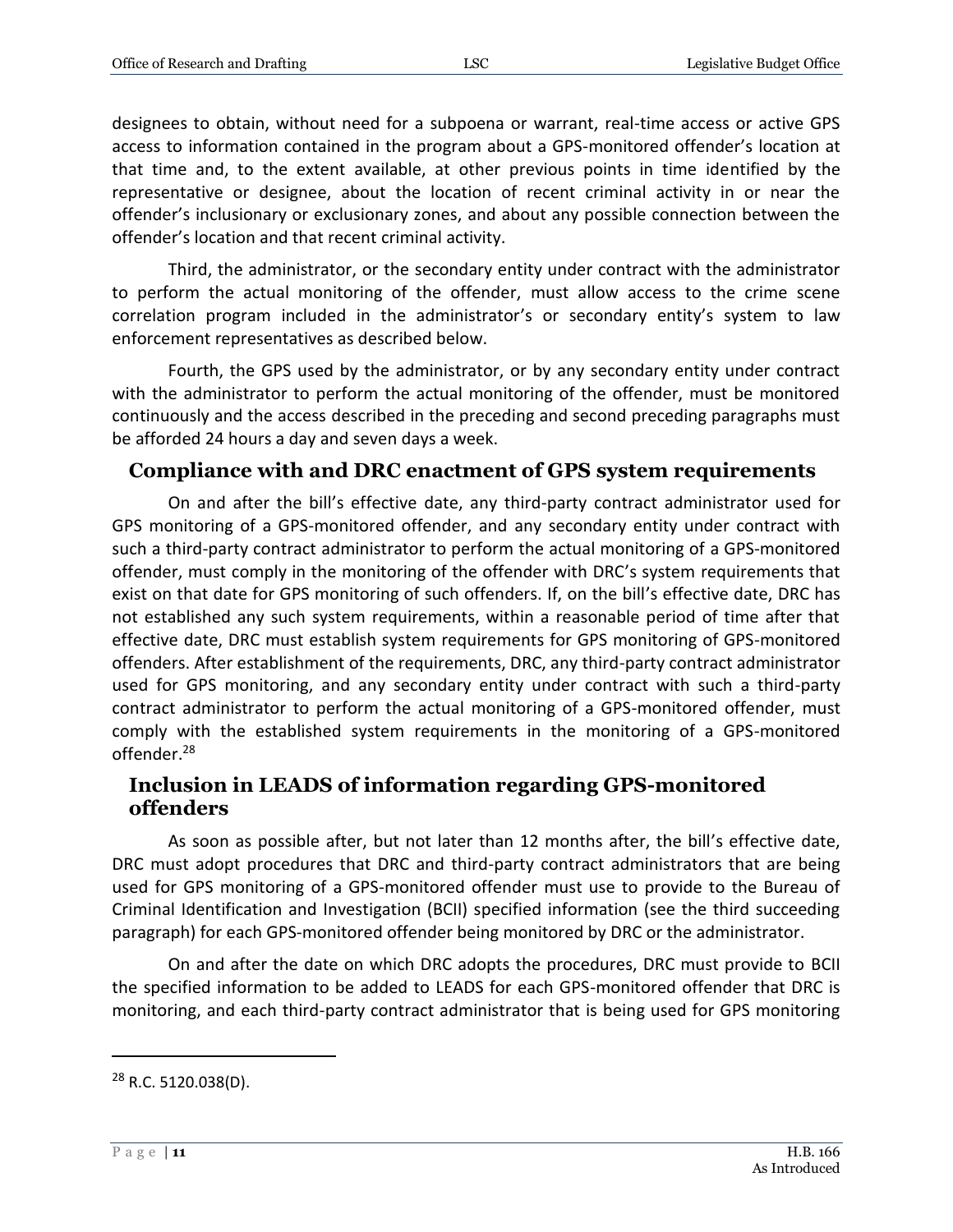of a GPS-monitored offender must provide to BCII the specified information to be added to LEADS for each GPS-monitored offender that the administrator is monitoring. If the third-party contract administrator has contracted with a secondary entity to perform the actual monitoring of a GPS-monitored offender, the information the administrator provides to BCII also must include the specified information to be added to LEADS for each GPS-monitored offender that the secondary entity is monitoring. DRC and each third-party administrator must provide the information in accordance with the procedures adopted by DRC, as described above. Upon receipt of the information, BCII immediately must enter the information into LEADS. The Superintendent of the State Highway Patrol must ensure that LEADS is so configured as to permit the entry into, and transmission through, the system of that information.

If any information DRC provides to BCII under the provisions described above becomes inaccurate, DRC immediately must update the information so that it is current and accurate and immediately provide the updated information to BCII. If any information a third-party contract administrator provides to BCII under those provisions, including any information with respect to a secondary entity under contract with the administrator, becomes inaccurate, the administrator similarly must update the information and provide the updated information to BCII. Upon receipt of such updated information, BCII immediately must enter the updated information into LEADS.<sup>29</sup>

The information the bill requires to be entered into LEADS must include, for each GPSmonitored offender for whom the information is required, all of the following: (1) the offender's name, (2) the offense or offenses for which the offender is subject to GPS monitoring and the offender's other criminal history, (3) the offender's residence address, (4) the monitoring parameters and restrictions for the offender, including all inclusionary zones, exclusionary zones, and inclusionary zone curfews for the offender and all other restrictions placed on the offender, (5) all previous violations of the monitoring parameters and restrictions applicable to the offender under the GPS monitoring that then is in effect for the offender, and (6) the identity of, and contact information for, whichever of the following is applicable: (a) if a DRC employee is monitoring the offender, the employee, (b) if a third-party contract administrator is being used for GPS monitoring of the offender, the third-party contract administrator, and (c) if a secondary entity under contract with a third-party contract administrator is performing the actual monitoring of a GPS-monitored offender, the secondary entity.<sup>30</sup>

#### <span id="page-11-0"></span>**Real-time access or active GPS access to information about GPSmonitored offender's location**

If a local law enforcement representative, through use of LEADS or in any other manner, learns the identity of, and contact information for, a DRC employee who is monitoring a GPSmonitored offender, the identity of, and contact information for, a third-party contract

<sup>&</sup>lt;sup>29</sup> R.C. 5120.038(E)(1); also division (A)(2).

 $30$  R.C. 5120.038(E)(3).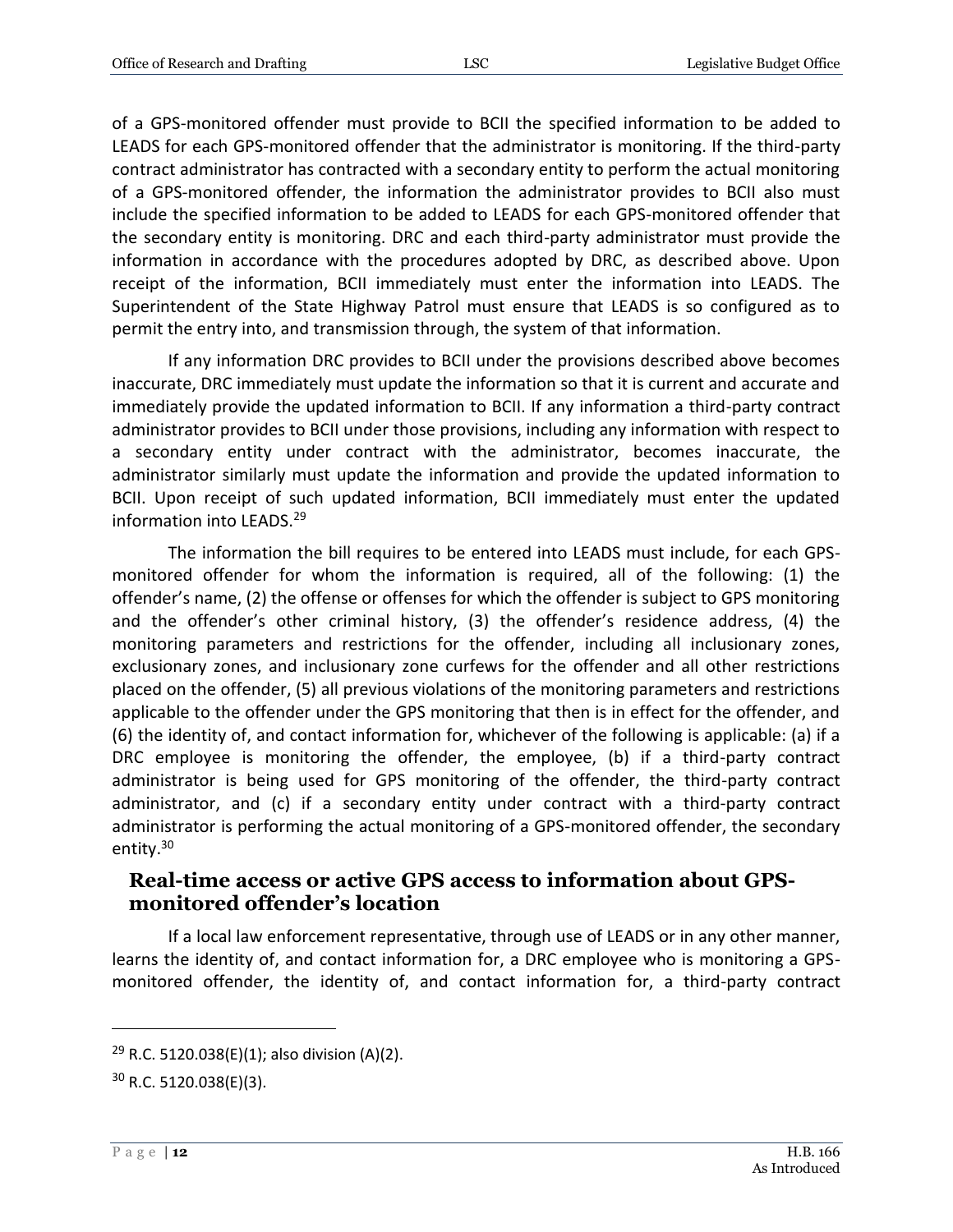administrator that is being used for GPS monitoring of a GPS-monitored offender, or the identity of, and contact information for, a secondary entity under contract with a third-party contract administrator to perform the actual monitoring of a GPS-monitored offender, the representative or another law enforcement officer designated by the representative may contact the employee, the administrator, or the secondary entity and, without need for a subpoena or warrant, request real-time access or active GPS access to information about the offender's location at that time and at other previous points in time identified by the representative or designee. Upon receipt of such a request, the DRC employee, the third-party contract administrator, or the secondary entity, without need for a subpoena or warrant, must provide the representative or designee with the requested information regarding the offender's location at that time and, to the extent available, at the other identified previous points in time. A request under this provision also may request information that the employee, administrator, or secondary entity has obtained about the location of recent criminal activity in or near the GPS-monitored offender's inclusionary or exclusionary zones, and about any possible connection between the offender's location and that recent criminal activity, and, upon receipt of such a request, the employee, administrator, or secondary entity, without need for a subpoena or warrant, must provide the representative or designee with that information to the extent that it is available.<sup>31</sup>

### <span id="page-12-0"></span>**Definition of "secondary entity"**

As used in the bill's GPS-related provisions described above, a "secondary entity" is an entity under contract with a third-party contract administrator with which DRC has entered into a contract for GPS monitoring of GPS-monitored offenders.<sup>32</sup>

## <span id="page-12-1"></span>**Reentry programs of the Department of Rehabilitation and Correction**

The bill enacts provisions that address reentry programs for "target offenders" released from a state prison. For purposes of the provisions, a "target offender" is a parolee, a releasee, or a prisoner otherwise released from a state prison with respect to whom both of the following apply: (1) DRC or the APA intends to require the parolee, releasee, or prisoner to reside in a halfway house, reentry center, or community residential center that has been licensed by DRC's Division of Parole and Community Services during a part or for the entire period of the prisoner's or parolee's conditional release or of the releasee's term of postrelease control, and (2) no halfway house, reentry center, or community residential center that has been licensed as described in clause (1) will accept the prisoner, parolee, or releasee to reside in the facility.

The bill requires that, not later than 24 months after its effective date, DRC, through the APA, must establish and implement a reentry program, including a facility, for all target offenders. The program and facility must satisfy all the standards that DRC's Division of Parole

 $31$  R.C. 5120.038(E)(2).

 $32$  R.C. 5120.038(A)(3).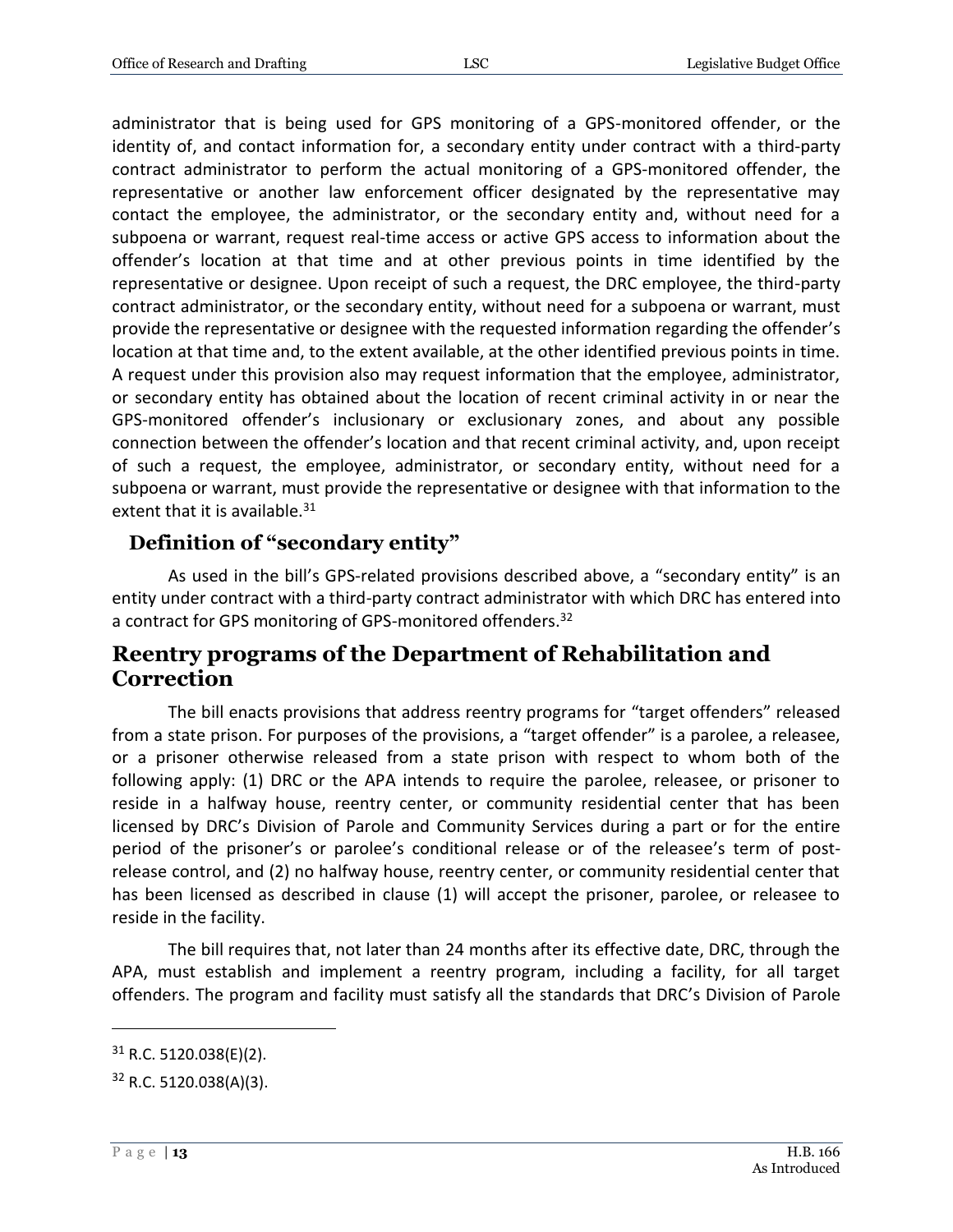and Community Services adopts by rule for the licensure of halfway houses, reentry centers, and community residential centers. Upon the establishment and implementation of the program and facility, DRC or the APA must require that all target offenders reside in the program's facility during a part or for the entire period of the target offender's conditional release or term of post-release control.<sup>33</sup>

## <span id="page-13-0"></span>**Adult Parole Authority parole and field officer caseloads and workloads**

The bill requires the APA, not later than one year after the bill's effective date, to establish supervision standards for parole and field officers of the APA's Field Services Section. The standards must include a specification of a "caseload" and a "workload" for parole and field officers. The caseload and workload specified in the standards must comport with industry standards set forth by the American Probation and Parole Association. Not later than two years after establishing the standards, DRC must ensure that the Field Services Section has enough parole and field officers to comply with the standards and that the officers have been trained to the extent required to comply with the standards.

As used in the provisions described in the preceding paragraph: (1) "caseload" means the maximum number of persons paroled, conditionally pardoned, or released to community supervision who should be under the supervision of any parole or field officer, based on the aggregate of the workload of the officer for each of those persons, and (2) "workload" means the minimum number of hours that a parole or field officer is expected to dedicate to each person paroled, conditionally pardoned, or released to community supervision who is under the officer's supervision, based on the person's risk classification.<sup>34</sup>

## <span id="page-13-1"></span>**State Criminal Sentencing Commission's Offender Supervision Study Committee**

The bill requires the State Criminal Sentencing Commission (SCSC) to establish an *ad hoc*, standing Offender Supervision Study Committee. The Committee will consist of one member who is a person appointed by the Governor and the following 12 members appointed by the SCSC: one active parole line officer who is a member of the exclusive representative with which the state has entered into a collective bargaining agreement that is in effect at the time of the appointment and who has been recommended by the exclusive representative; one active probation officer; two members of the House of Representatives who may not be members of the same political party; two members of the Senate who may not be members of the same political party; one common pleas court judge; one representative of the Ohio Community Corrections Association; DRC's Director or the Director's representative; one county prosecuting attorney; the State Public Defender, the State Public Defender's representative, or a county public defender; and one sheriff. SCSC members may serve on the Committee by designation of the Chief Justice, to the extent that they satisfy the criteria for service on the

<sup>33</sup> R.C. 5120.113(E) and 2967.14(A); also R.C. 5120.021.

 $34$  R.C. 5149.04(E).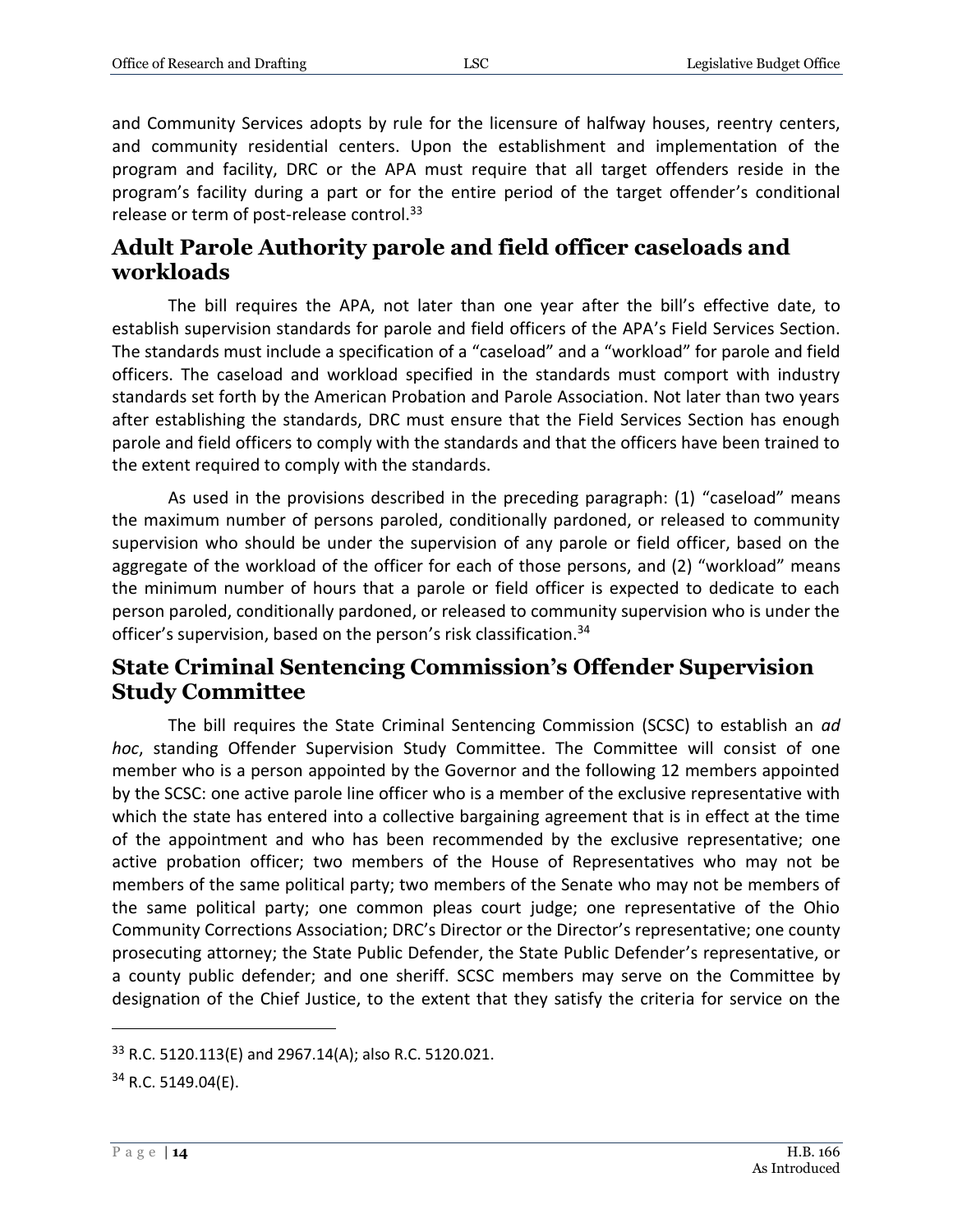Committee. The Chief Justice is to designate a member to serve as Committee Chairperson, and the Committee is to select a Vice-Chairperson. The Committee must meet as necessary at the call of the Chairperson or on the written request of four or more of the Committee's members. In the absence of the Chairperson, the Vice-Chairperson is to perform the Chairperson's duties. A majority of the Committee members will constitute a quorum, and the votes of a majority of the quorum present will be required to validate any Committee action, including the content of reports and recommendations to the SCSC.

The members of the Committee who are not members of the SCSC will serve without compensation, but each such member will be reimbursed for the member's actual and necessary expenses incurred in the performance of the member's official SCSC duties. Existing R.C. 181.21, which governs SCSC members, including the fact that they serve without compensation but are reimbursed for their actual and necessary expenses incurred in the performance of official SCSC duties, applies to the members of the Committee who are SCSC members.

The Committee will be required to study and review all issues related to the supervision of offenders, including issues related to parole, community control, probation, community corrections, and transitional control, and issues related to interstate compact policies. The Committee will be required to submit a report to the SCSC not later than December 31 in each even-numbered year that contains its findings with respect to the issues it studies and reviews and recommendations regarding possible changes in the law based on those findings.

The SCSC may appoint persons who are experts in issues related to the supervision of offenders to assist the Committee in the performance of its duties described above. No person appointed in a capacity under this division may vote on any action of the Committee, including the content of any report or recommendation to the SCSC.<sup>35</sup>

In addition to its other duties specified by law, the SCSC will be required to review all reports submitted to it by the Offender Supervision Study Committee under the provisions described above and, for each report so received, not later than 90 days after receiving the report, to submit a report to the General Assembly that contains the SCSC's recommendations regarding possible changes in the law based on the findings of the Committee that are set forth in the report. In preparing its report to the General Assembly, the SCSC will be required to consider all findings and recommendations of the Committee contained in the Committee's report submitted to the SCSC, and the SCSC's report to the General Assembly may be, but is not required to be, the same as the Committee's report submitted to the SCSC.<sup>36</sup>

The bill requires the SCSC, within 90 days after the bill's effective date, to study the impact of sections relevant to the Reagan Tokes Law, including those listed in continuing law as constituting the Reagan Tokes Law. SCSC must submit a report to the General Assembly and the

 $35$  R.C. 181.21(D).

<sup>&</sup>lt;sup>36</sup> R.C. 181.26(A).